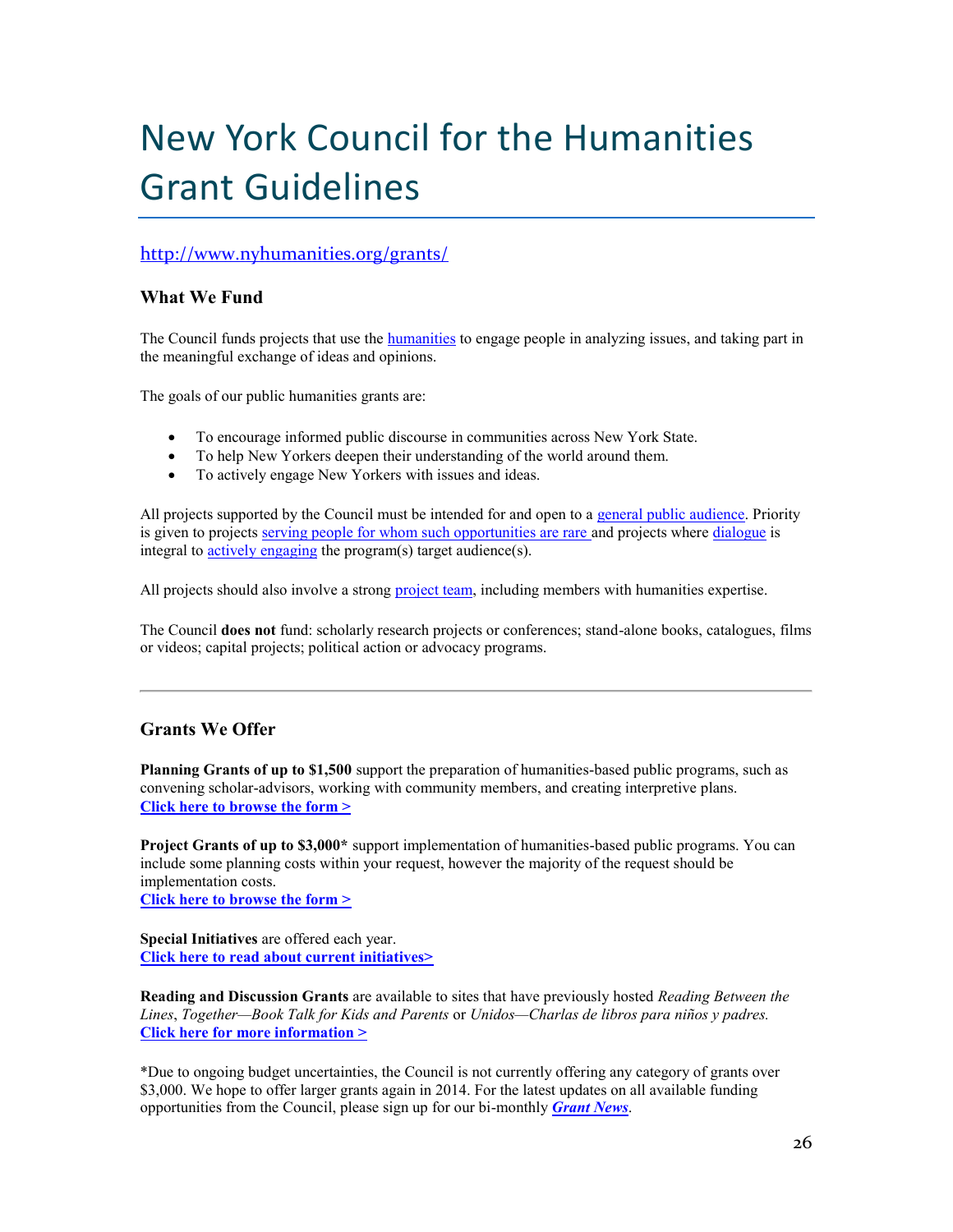# **Deadlines**

| <b>Applications Accepted</b>                    | <b>Applications Due</b>                      | Council<br><b>Notification</b>              | <b>Your Project</b><br><b>Begins</b> |
|-------------------------------------------------|----------------------------------------------|---------------------------------------------|--------------------------------------|
| On a rolling basis                              | 3 Months before the<br>start of your Project | 1 Month before the start<br>of your Project | After Council<br>Notification        |
| For example: If your<br>project begins June 1st | March 1                                      | May 1                                       | June 1                               |

**Planning, Project, and Special Initiative grants are available on a rolling basis:**

- 1. All applications must be submitted at least 3 months before your project starts.
- 2. Applications are batched and reviewed on a monthly basis by committee.
- 3. Committee decisions for each batch of grants are made within 2 months of the submission date.
- 4. **Project Grants ONLY**: If you received a Planning Grant for the same project, you must complete all final reporting for that Planning Grant before applying for a Project Grant for the same project.

Due to ongoing budget uncertainties, the Council is not currently offering any category of grants over \$3,000. We hope to offer larger grants again later in 2014. For the latest updates on all available funding opportunities from the Council, **[please sign up for Grant News](http://www.nyhumanities.org/grants/enews.php)**.

# **Who is Eligible for Funding**

Funding is available to any tax-exempt organization located in New York State. Individuals are not eligible to receive Council grants. Eligible organizations, or Sponsoring Organizations, may receive one of each of the **[grants we offer](http://www.nyhumanities.org/grants/index.php#GrantsOffer)** each calendar year. Please note, all Council grants are [matching grants.](http://www.nyhumanities.org/grants/index.php#Matching)

Sponsoring Organizations must submit three attachments: the [Cultural Data Project](http://www.nyhumanities.org/grants/index.php#CDP) Funder Report, IRS Letter of Determination, and at least one sample material as part of any application. **[\(Read more about](http://www.nyhumanities.org/grants/projects/apply.php#Prepare)  [required attachments here \)](http://www.nyhumanities.org/grants/projects/apply.php#Prepare)**

In addition, DUNS  $#$  are required of all Council applicants. To learn more and register for a DUNS  $#$  (if your organization does not have one), [visit the NEH's website.](http://www.neh.gov/grants/manage/duns-number-requirement)

All project event dates and planning activities must take place after the notification deadline. Grantees must complete all final reporting for their Planning Grants before they are eligible to apply for a Project Grant for the same project.

## **Review Process**

For 2014, the Council grant committee is batch reviewing applications to ensure grant support is being distributed across New York State, for a wide variety of projects serving diverse audiences. To ensure grant decisions are made in a timely manner, applications are still due 3 months before your event.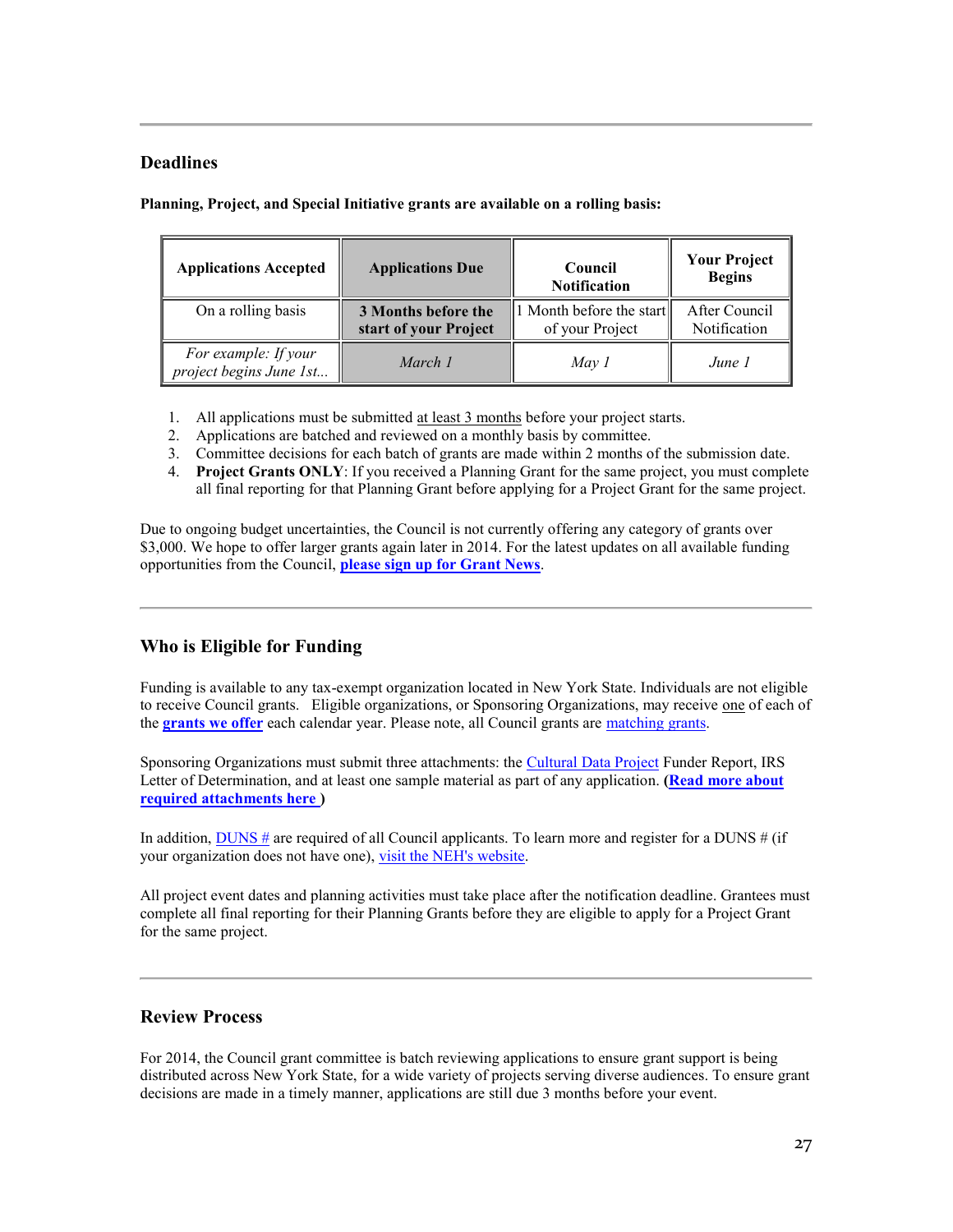Want to put your best foot forward? Consider [making an appointment w](http://www.nyhumanities.org/grants/contact.php)ith our Grant staff for tips and feedback about your proposal.

## **Glossary of Terms:**

(in alpha order)

### **Actively Engaging**

Many public programs offer a passive learning experience through such mediums as lectures, panels, exhibition text, and online content. Programs that actively engage participants provide opportunities for audience members to become participants in a learning experience (see [Dialogue\)](http://www.nyhumanities.org/grants/index.php#Dialogue).

### **Authorizing Official**

The person (such as the president, vice president, executive director, or chancellor) who is authorized to submit the grant application on behalf of the sponsoring organization, and certify their compliance with the Council's non-discrimination statues.

## **Cultural Data Project (CDP)**

The Cultural Data Project allows organizations to publish organizational, programmatic, and financial information in one place and have it available to a wide range of funders and researchers for evaluation and case-making purposes. The data collected on the New York State Cultural Data Project's website will be used for national and state-level case-making in support of cultural activities.

#### **Dialogue**

The Council values the exchange of ideas and opinions through any format that provides participants with the opportunity to respond to and engage with one another. Such formats could include (but are not limited to) facilitated conversations, moderated online discussion boards, and creative response to more formal presentations.

## **DUNS #**

A DUNS #, or data universal numbering system, is required of all Council applicants. The Office of Management and Budget (OMB) has adopted the use of DUNS numbers as a way to keep track of how federal grant money is dispersed. Our grants and program support are made possible by federal funds and therefore subject to this DUNS  $#$  requirement. To learn more and register for a DUNS  $#$  (if your organization does not have one)[, visit the NEH's website.](http://www.neh.gov/grants/manage/duns-number-requirement)

#### **Fiscal Officer**

The primary administer of this project's budget. They must be different from the project director, and either an employee or board member of the sponsoring organization. If the project is awarded, all payments will be mailed to their attention, unless otherwise noted.

#### **General Public Audience**

The Council defines a general public audience as a group of non-specialists who can benefit from the program without prior knowledge or information. Participation also must not be limited to only members of a particular group or organization.

#### **Grant Request**

Your request to the Council for expenses related to the planning and/or implementation of your public program(s). Council funds cannot be used for expenses incurred or paid out prior to the grant award.